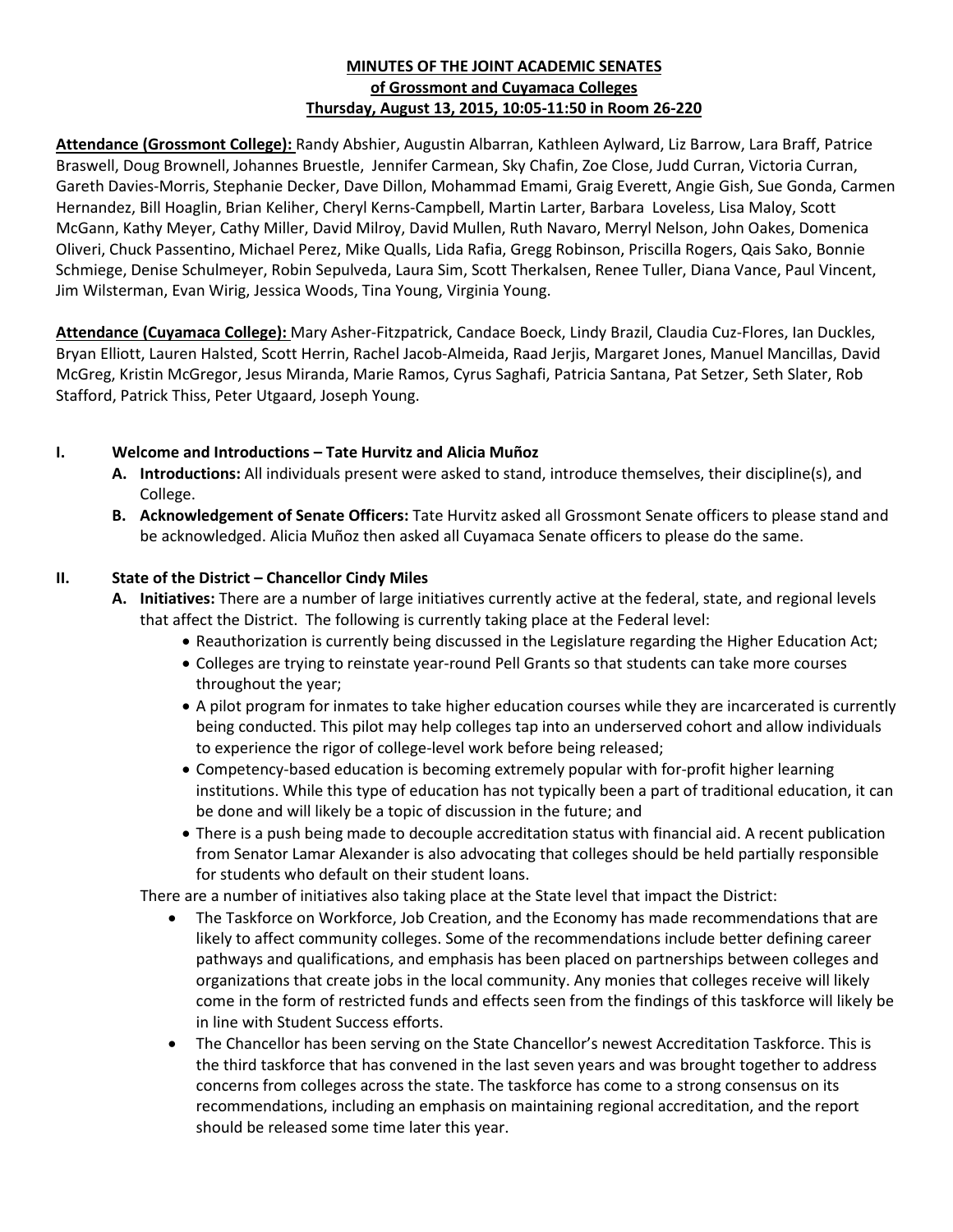- There is pending legislation titled AB 288 "The College and Career Access Pathways Act" that is expected to positively affect dual enrollment for high school students. This legislation will open many of the barriers that community colleges face in trying to recruit students and will also help community colleges and high schools exchange data.
- AB1010, a bill affecting part-time faculty seniority, is currently being discussed in the Legislature. This bill aims to grant security and priority rights to part-time faculty. Since GCCCD already has a priority process in place for part-time faculty, this will not likely have a large effect on faculty in the District.

The District is also currently involved with a number of local initiatives that should positively affect both colleges:

- The District has received a College and Career Pathways grant of almost \$13 million to help align curriculum and help the Colleges build better courses for students to obtain skills necessary for entering the workforce prepared.
- "A Way with Words" is partnering with Grossmont and Cuyamaca Colleges to honor distinguished alumni and their contributions. A fundraising event to support both organizations will be held on September 17. More information about this event is available on the GCCCD website.
- On October 14-17, the Association of Community College Trustees will be holding a Conference in San Diego. Trustees from all over the country, including individuals from GCCCD, will be participating in the event.
- **B. Budget:** The District's budget for this year is the highest that it has ever received, but costs have also risen substantially. Utility costs are currently up 15%; health benefits are up 5%; and STRS/PERS will need \$6.3 million in addition contributions through 2020 to meet new mandates. Enrollments are also soft. This is why enrollment management is so important right now. It's critical that the Colleges are offering the right classes to students at the right time in the right sequence. The District is also actively trying to recruit students and help the Colleges with Outreach. Currently, a commercial is being run on Cox Cable to help recruit students. Other forms of media including Pandora, bus ads, radio, and Spanish radio, are also being used to recruit students to the Colleges. The East County Education Alliance is another resource that the District is utilizing to bolster enrollment. The Alliance will be celebrating its one year anniversary in September where a joint trustee meeting will be held. A summit will also be held on September 30 where the Alliance will unveil its new scholarship.
- **C. AB 86:** The San Diego East Region Adult Education Consortium has been formed in response to the passage of new legislation to help alleviate redundancies and confusion between the State's adult education and community college systems. This consortium will help define clearer pathways for college and career readiness, leading more students to the District in the future.

# **III. Microsoft Office Updates – Tate Hurvitz**

An email was sent out by Brian Nath to all staff and faculty on July 23 regarding the District's Microsoft Office Suite update from the 2010 version to the 2013 version. Office 2013 may be installed anytime at your convenience, but must be done by the end of November. Faculty members may also get a free version of the software for their home computers. Individuals who have problems installing the new software should contact District IS.

# **IV. Achieving the Dream – Tate Hurvitz**

The District is currently in the beginning stages of its partnership with Achieving the Dream which will help the Colleges focus on a small number of initiatives to promote student success and equity. Each college will have its own foci to help students best and the District will also participate by help ensure continuity and coherency between both campuses. Kickoff events will be held at both campuses on Friday, September 18. All interested individuals are invited to participate in these events.

# **V. Budget and Enrollment Management – Tate Hurvitz**

While the budget numbers received from the State look good, costs have risen dramatically and a large portion of the funds that will be received are coming in the form of earmarked categorical funds. Growth marks